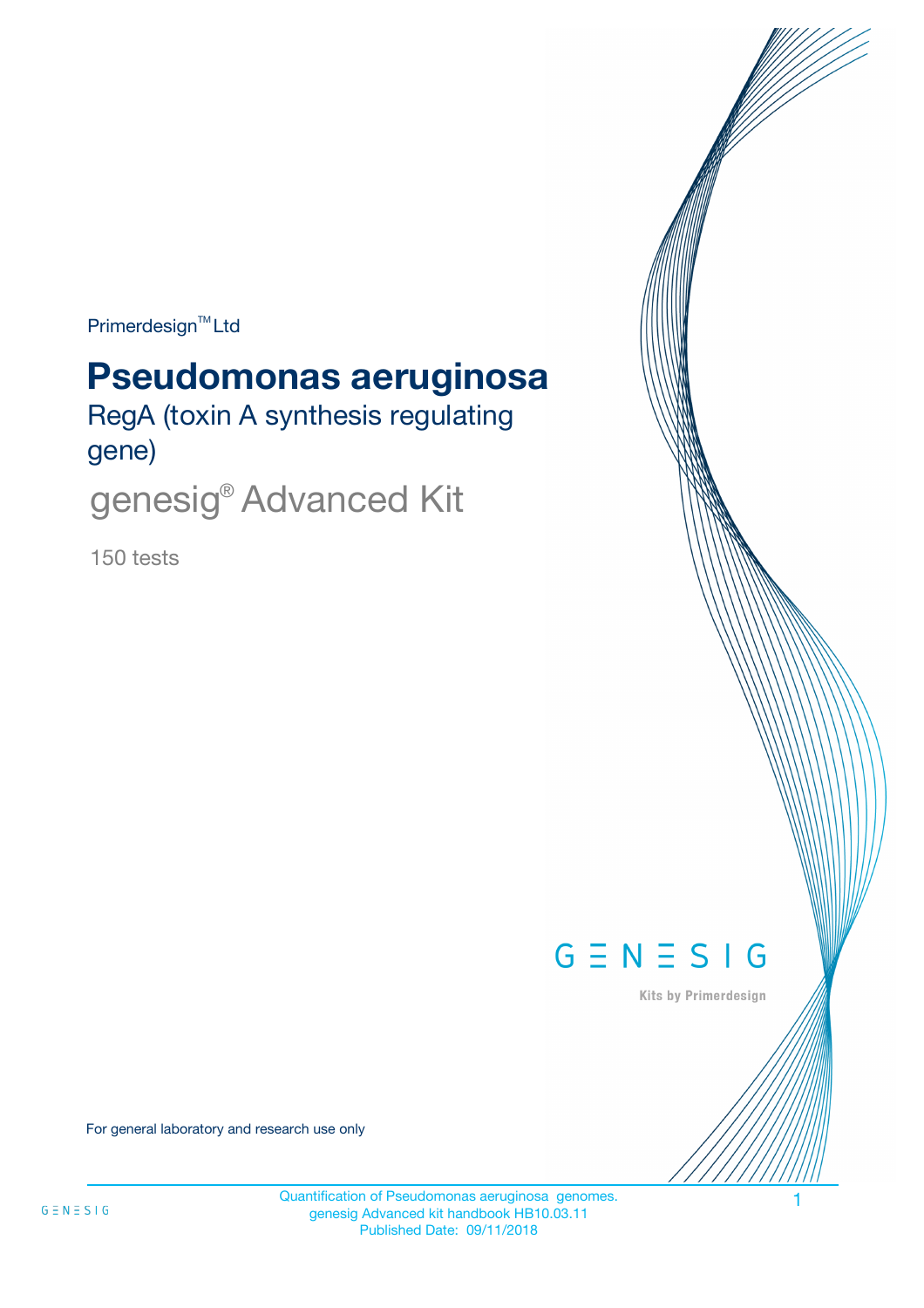## Introduction to Pseudomonas aeruginosa

Pseudomonas aeruginosa is a Gram-negative, aerobic, rod-shaped bacterium with unipolar motility. An opportunistic human pathogen, P. aeruginosa is also an opportunistic pathogen of plants. P. aeruginosa is the type species of the genus Pseudomonas (Migula 1894).

P. aeruginosa secretes a variety of pigments, including pyocyanin (blue-green), fluorescein (yellow-green and fluorescent, now also known as pyoverdin), and pyorubin (red-brown). King, Ward, and Raney developed Pseudomonas Agar P (aka King A media) for enhancing pyocyanin and pyorubin production and Pseudomonas Agar F (aka King B media) for enhancing fluorescein production.

P. aeruginosa is often preliminarily identified by its pearlescent appearance and grape-like odor in vitro. Definitive clinical identification of P. aeruginosa often includes identifying the production of both pyocyanin and fluorescein as well as its ability to grow at 42°C. P. aeruginosa is capable of growth in diesel and jet fuel, where it is known as a hydrocarbon utilizing microorganism, causing microbial corrosion. It creates dark gellish mats sometimes improperly called "algae" because of their appearance.

Although classified as an aerobic organism, P. aeruginosa is considered by many as a facultative anaerobe as it is well adapted to proliferate in conditions of partial or total oxygen depletion. This organism can achieve anaerobic growth with nitrate as a terminal electron acceptor, and in its absence it is also able to ferment arginine by substrate-level phosphorylation. Adaptation to microaerobic or anaerobic environments is essential for certain lifestyles of P. aeruginosa, like during lung infection in cystic fibrosis patients where thick layers of alginate surrounding bacterial mucoid cells can limit the diffusion of oxygen.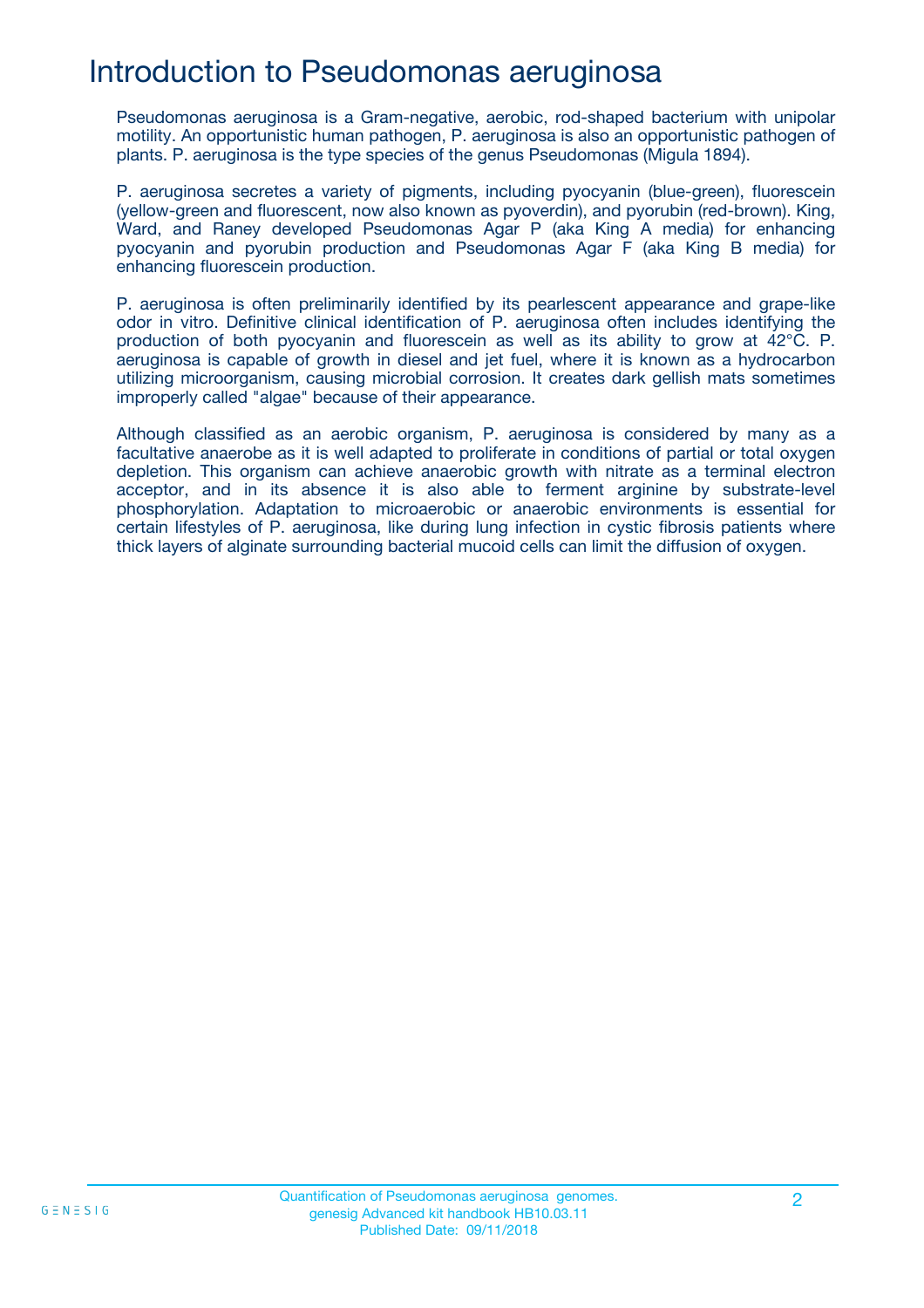## **Specificity**

The Primerdesign genesig Kit for Pseudomonas aeruginosa (P.aeruginosa) genomes is designed for the in vitro quantification of P.aeruginosa genomes. The kit is designed to have a broad detection profile. Specifically, the primers represent 100% homology with over 95% of the NCBI database reference sequences available at the time of design.

The dynamics of genetic variation means that new sequence information may become available after the initial design. Primerdesign periodically reviews the detection profiles of our kits and when required releases new versions.

The target sequence (regA) has previously been shown to be a good genetic marker for H. influenza in other real time PCR based studies (K.E. Shannon et.al. 2008). The primers and probe sequences in this kit have 100% homology with over 95% of reference sequences in the NCBI database based on a comprehensive bioinformatics analysis.

If you require further information, or have a specific question about the detection profile of this kit then please send an e.mail to enquiry@primerdesign.co.uk and our bioinformatics team will answer your question.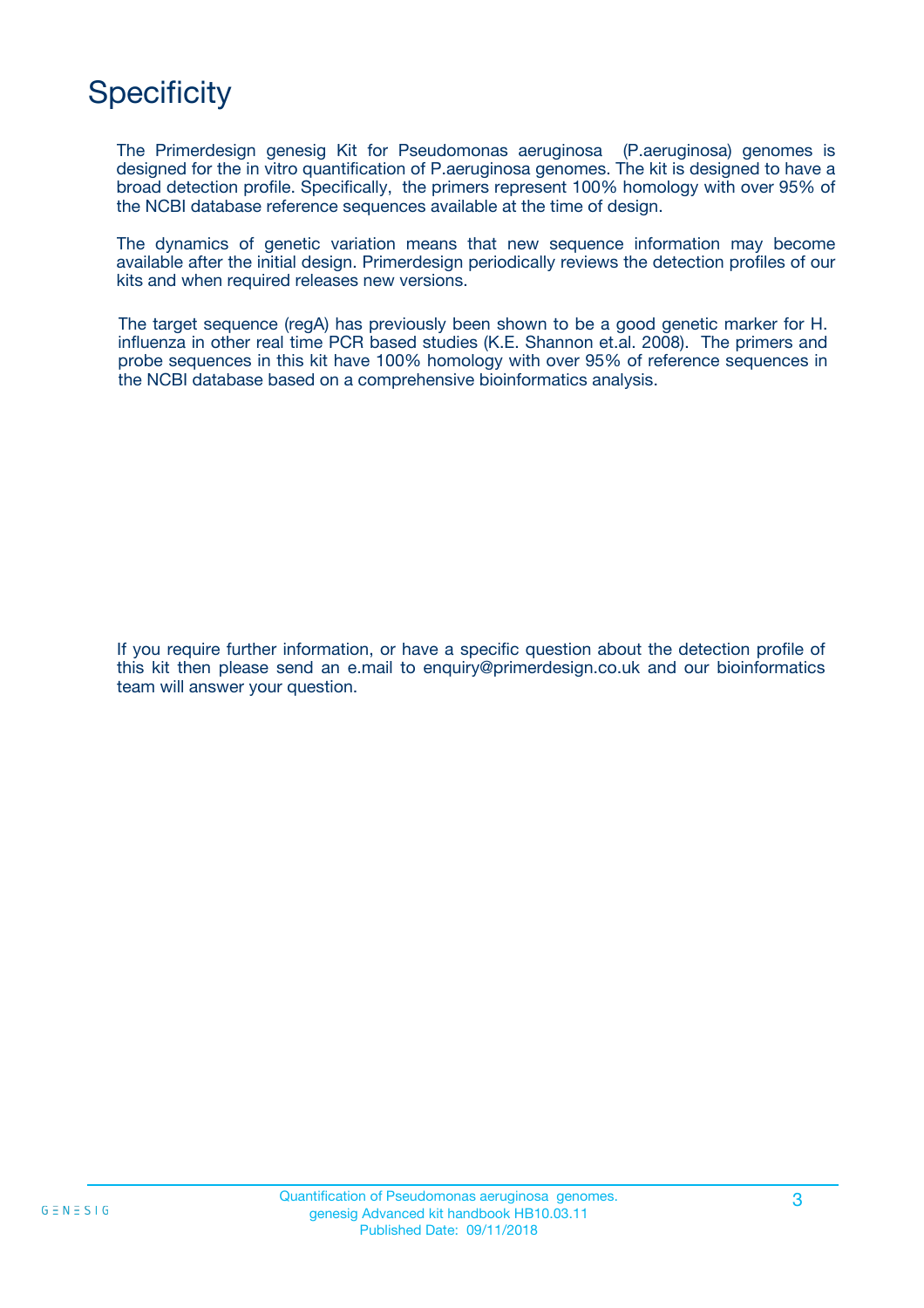## Kit contents

- **P.aeruginosa specific primer/probe mix (150 reactions BROWN)** FAM labelled
- **P.aeruginosa positive control template (for Standard curve RED)**
- **Internal extraction control primer/probe mix (150 reactions BROWN)** VIC labelled as standard
- **Internal extraction control DNA (150 reactions BLUE)**
- **Endogenous control primer/probe mix (150 reactions BROWN)** FAM labelled
- **RNase/DNase free water (WHITE)** for resuspension of primer/probe mixes
- **Template preparation buffer (YELLOW)** for resuspension of internal control template, positive control template and standard curve preparation

### Reagents and equipment to be supplied by the user

#### **Real-time PCR Instrument**

#### **Extraction kit**

This kit is recommended for use with genesig Easy DNA/RNA extraction kit. However, it is designed to work well with all processes that yield high quality RNA and DNA with minimal PCR inhibitors.

#### **oasig**TM **lyophilised or Precision**®**PLUS 2X qPCR Master Mix**

This kit is intended for use with oasig or PrecisionPLUS2X qPCR Master Mix.

**Pipettors and Tips**

**Vortex and centrifuge**

#### **Thin walled 1.5 ml PCR reaction tubes**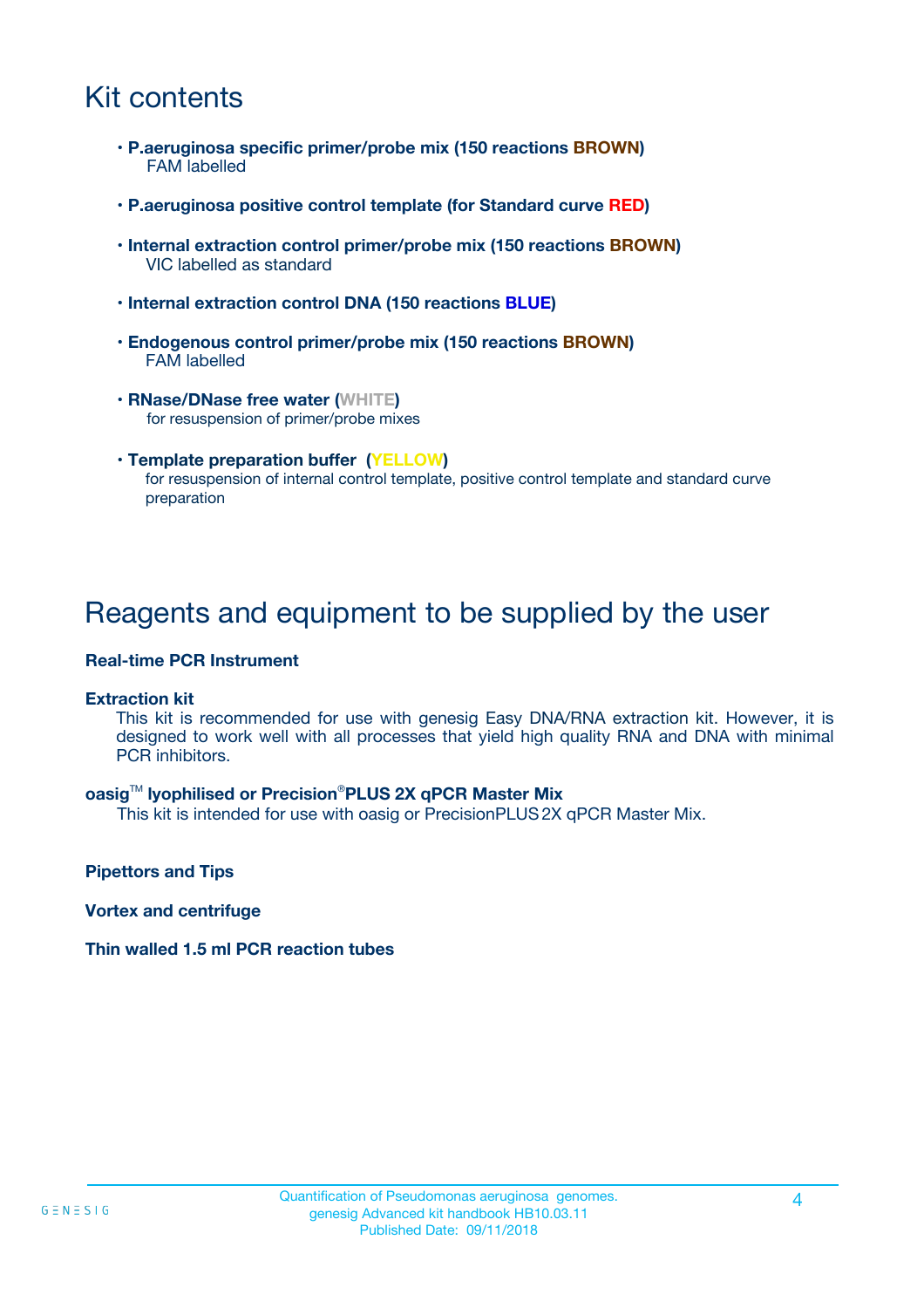### Kit storage and stability

This kit is stable at room temperature but should be stored at -20ºC on arrival. Once the lyophilised components have been resuspended they should not be exposed to temperatures above -20°C for longer than 30 minutes at a time and unnecessary repeated freeze/thawing should be avoided. The kit is stable for six months from the date of resuspension under these circumstances.

If a standard curve dilution series is prepared this can be stored frozen for an extended period. If you see any degradation in this serial dilution a fresh standard curve can be prepared from the positive control.

Primerdesign does not recommend using the kit after the expiry date stated on the pack.

### Suitable sample material

All kinds of sample material suited for PCR amplification can be used. Please ensure the samples are suitable in terms of purity, concentration, and DNA integrity (An internal PCR control is supplied to test for non specific PCR inhibitors). Always run at least one negative control with the samples. To prepare a negative-control, replace the template DNA sample with RNase/DNase free water.

### Dynamic range of test

Under optimal PCR conditions genesig P.aeruginosa detection kits have very high priming efficiencies of >95% and can detect less than 100 copies of target template.

### Notices and disclaimers

This product is developed, designed and sold for research purposes only. It is not intended for human diagnostic or drug purposes or to be administered to humans unless clearly expressed for that purpose by the Food and Drug Administration in the USA or the appropriate regulatory authorities in the country of use. During the warranty period Primerdesign genesig detection kits allow precise and reproducible data recovery combined with excellent sensitivity. For data obtained by violation to the general GLP guidelines and the manufacturer's recommendations the right to claim under guarantee is expired. PCR is a proprietary technology covered by several US and foreign patents. These patents are owned by Roche Molecular Systems Inc. and have been sub-licensed by PE Corporation in certain fields. Depending on your specific application you may need a license from Roche or PE to practice PCR. Additional information on purchasing licenses to practice the PCR process may be obtained by contacting the Director of Licensing at Roche Molecular Systems, 1145 Atlantic Avenue, Alameda, CA 94501 or Applied Biosystems business group of the Applera Corporation, 850 Lincoln Centre Drive, Foster City, CA 94404. In addition, the 5' nuclease assay and other homogeneous amplification methods used in connection with the PCR process may be covered by U.S. Patents 5,210,015 and 5,487,972, owned by Roche Molecular Systems, Inc, and by U.S. Patent 5,538,848, owned by The Perkin-Elmer Corporation.

## Trademarks

Primerdesign™ is a trademark of Primerdesign Ltd.

genesig $^\circledR$  is a registered trademark of Primerdesign Ltd.

The PCR process is covered by US Patents 4,683,195, and 4,683,202 and foreign equivalents owned by Hoffmann-La Roche AG. BI, ABI PRISM® GeneAmp® and MicroAmp® are registered trademarks of the Applera Genomics (Applied Biosystems Corporation). BIOMEK® is a registered trademark of Beckman Instruments, Inc.; iCycler™ is a registered trademark of Bio-Rad Laboratories, Rotor-Gene is a trademark of Corbett Research. LightCycler™ is a registered trademark of the Idaho Technology Inc. GeneAmp®, TaqMan® and AmpliTaqGold® are registered trademarks of Roche Molecular Systems, Inc., The purchase of the Primerdesign™ reagents cannot be construed as an authorization or implicit license to practice PCR under any patents held by Hoffmann-LaRoche Inc.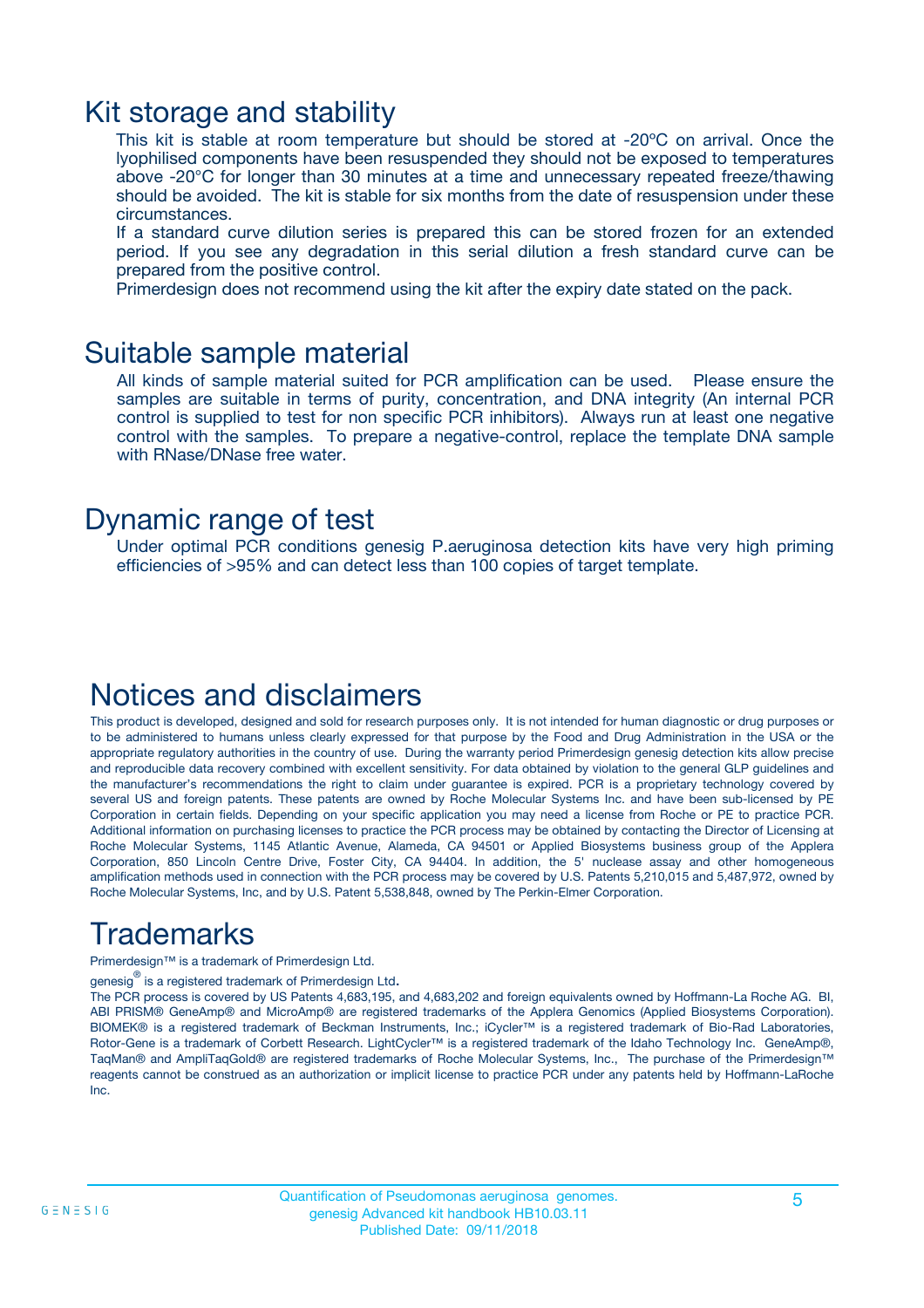## Principles of the test

#### **Real-time PCR**

A P.aeruginosa specific primer and probe mix is provided and this can be detected through the FAM channel.

The primer and probe mix provided exploits the so-called TaqMan® principle. During PCR amplification, forward and reverse primers hybridize to the P.aeruginosa DNA. A fluorogenic probe is included in the same reaction mixture which consists of a DNA probe labeled with a 5`-dye and a 3`-quencher. During PCR amplification, the probe is cleaved and the reporter dye and quencher are separated. The resulting increase in fluorescence can be detected on a range of qPCR platforms.

#### **Positive control**

For copy number determination and as a positive control for the PCR set up, the kit contains a positive control template. This can be used to generate a standard curve of P.aeruginosa copy number / Cq value. Alternatively the positive control can be used at a single dilution where full quantitative analysis of the samples is not required. Each time the kit is used, at least one positive control reaction must be included in the run. A positive result indicates that the primers and probes for detecting the target P.aeruginosa gene worked properly in that particular experimental scenario. If a negative result is obtained the test results are invalid and must be repeated. Care should be taken to ensure that the positive control does not contaminate any other kit component which would lead to false-positive results. This can be achieved by handling this component in a Post PCR environment. Care should also be taken to avoid cross-contamination of other samples when adding the positive control to the run. This can be avoided by sealing all other samples and negative controls before pipetting the positive control into the positive control well.

#### **Negative control**

To validate any positive findings a negative control reaction should be included every time the kit is used. For this reaction the RNase/DNase free water should be used instead of template. A negative result indicates that the reagents have not become contaminated while setting up the run.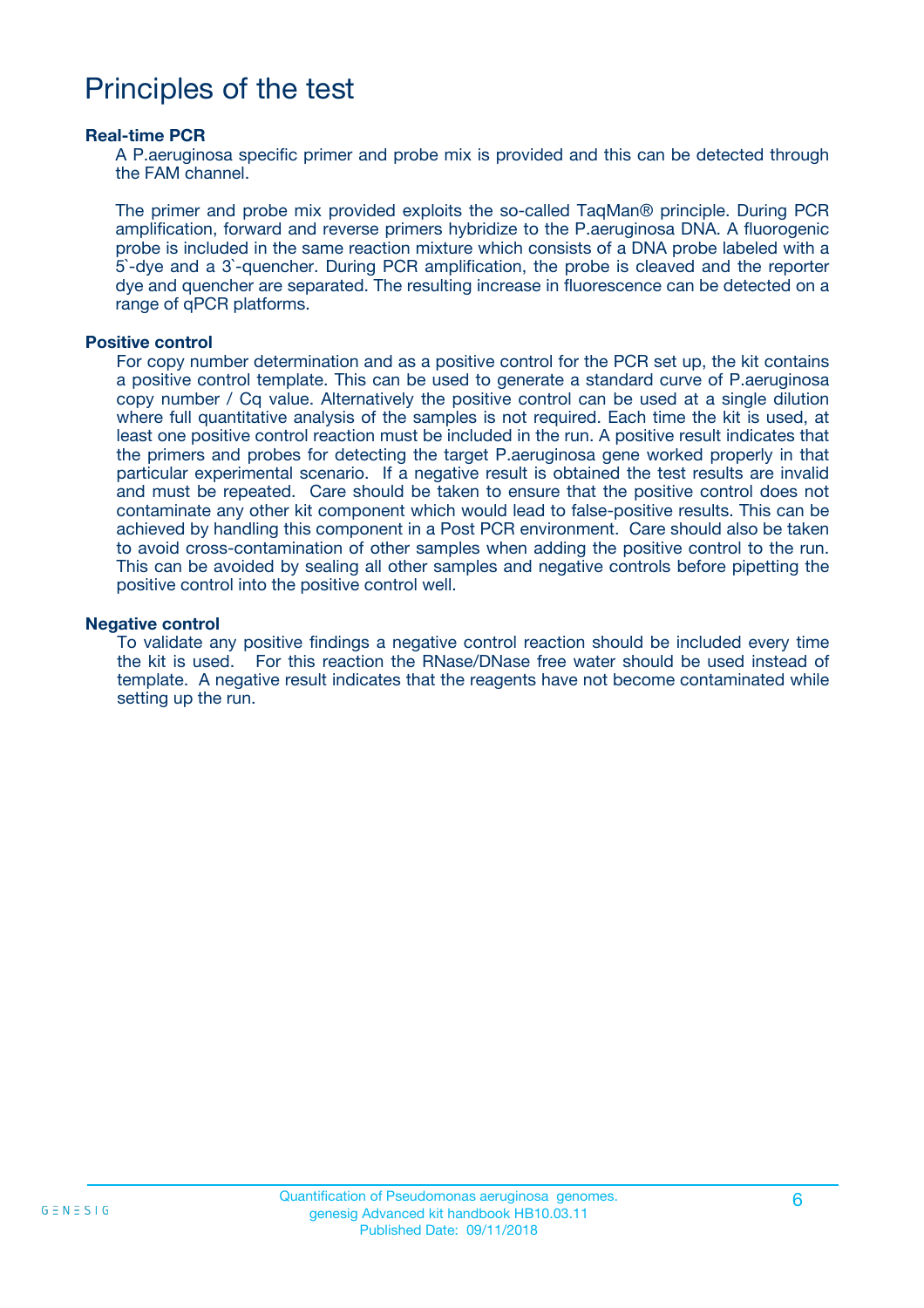#### **Internal DNA extraction control**

When performing DNA extraction, it is often advantageous to have an exogenous source of DNA template that is spiked into the lysis buffer. This control DNA is then co-purified with the sample DNA and can be detected as a positive control for the extraction process. Successful co-purification and qPCR for the control DNA also indicates that PCR inhibitors are not present at a high concentration.

A separate primer and probe mix are supplied with this kit to detect the exogenous DNA using qPCR. The primers are present at PCR limiting concentrations which allows multiplexing with the target sequence primers. Amplification of the control DNA does not interfere with detection of the P.aeruginosa target DNA even when present at low copy number. The Internal control is detected through the VIC channel and gives a Cq value of 28+/-3.

#### **Endogenous control**

To confirm extraction of a valid biological template, a primer and probe mix is included to detect an endogenous gene. Detection of the endogenous control is through the FAM channel and it is NOT therefore possible to perform a multiplex with the P.aeruginosa primers. A poor endogenous control signal may indicate that the sample did not contain sufficient biological material.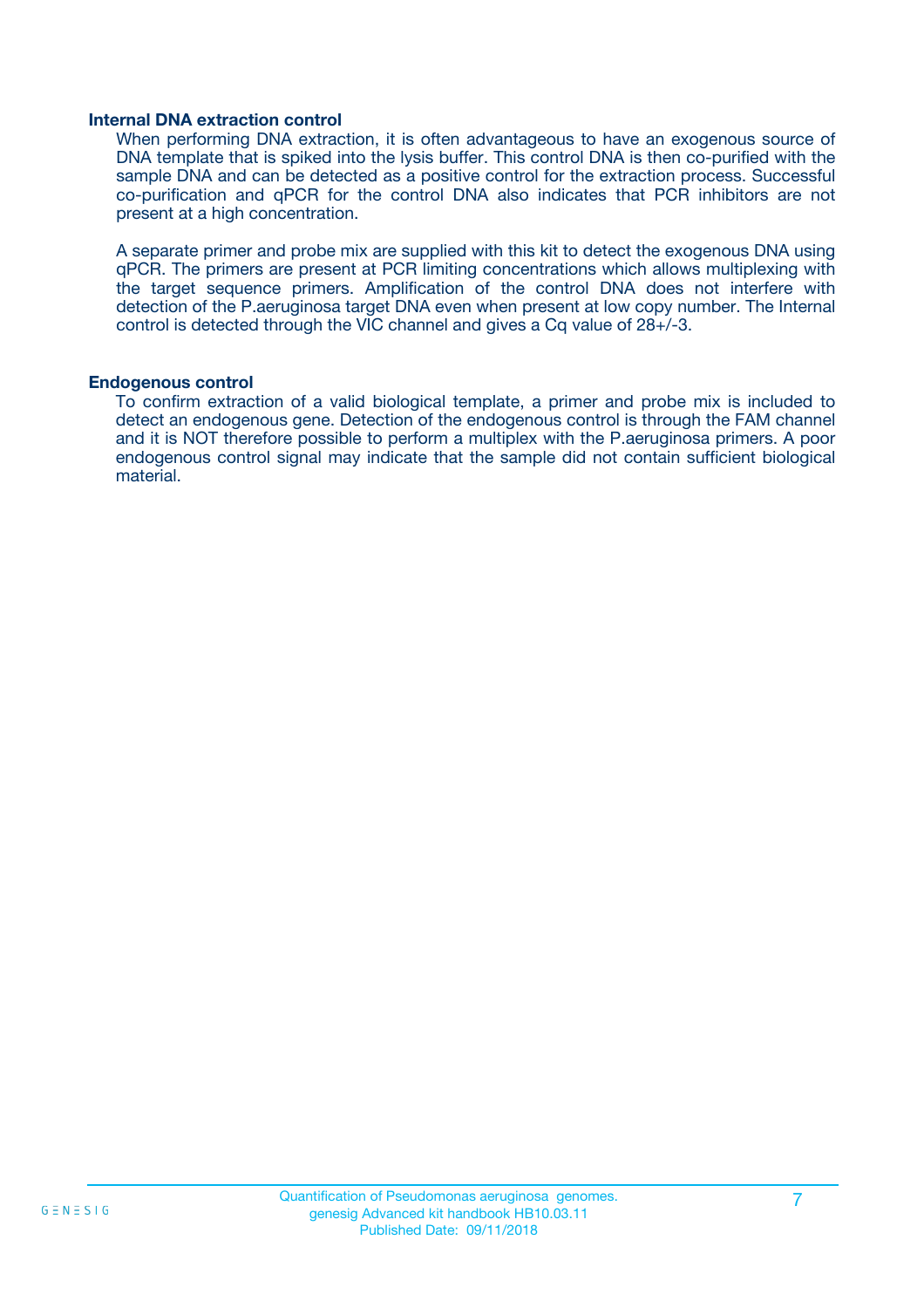### Resuspension protocol

To minimize the risk of contamination with foreign DNA, we recommend that all pipetting be performed in a PCR clean environment. Ideally this would be a designated PCR lab or PCR cabinet. Filter tips are recommended for all pipetting steps.

- **1. Pulse-spin each tube in a centrifuge before opening.** This will ensure lyophilised primer and probe mix is in the base of the tube and is not spilt upon opening the tube.
- **2. Resuspend the primer/probe mixes in the RNase/DNase free water supplied, according to the table below:**

To ensure complete resuspension, vortex each tube thoroughly.

| Component - resuspend in water                       |          |  |
|------------------------------------------------------|----------|--|
| <b>Pre-PCR pack</b>                                  |          |  |
| P.aeruginosa primer/probe mix (BROWN)                | $165$ µ  |  |
| Internal extraction control primer/probe mix (BROWN) | $165$ µl |  |
| Endogenous control primer/probe mix (BROWN)          | 165 µl   |  |

**3. Resuspend the internal control template and positive control template in the template preparation buffer supplied, according to the table below:** To ensure complete resuspension, vortex each tube thoroughly.

| Component - resuspend in template preparation buffer |  |  |  |
|------------------------------------------------------|--|--|--|
| <b>Pre-PCR heat-sealed foil</b>                      |  |  |  |
| Internal extraction control DNA (BLUE)               |  |  |  |
| <b>Post-PCR heat-sealed foil</b>                     |  |  |  |
| P. aeruginosa Positive Control Template (RED) *      |  |  |  |

\* This component contains high copy number template and is a VERY significant contamination risk. It must be opened and handled in a separate laboratory environment, away from the other components.

### DNA extraction

The internal extraction control DNA can be added either to the DNA lysis/extraction buffer or to the DNA sample once it has been resuspended in lysis buffer.

**DO NOT add the internal extraction control DNA directly to the unprocessed biological sample as this will lead to degradation and a loss in signal.**

- **1. Add 4µl of the Internal extraction control DNA (BLUE) to each sample in DNA lysis/extraction buffer per sample.**
- **2. Complete DNA extraction according to the manufacturers protocols.**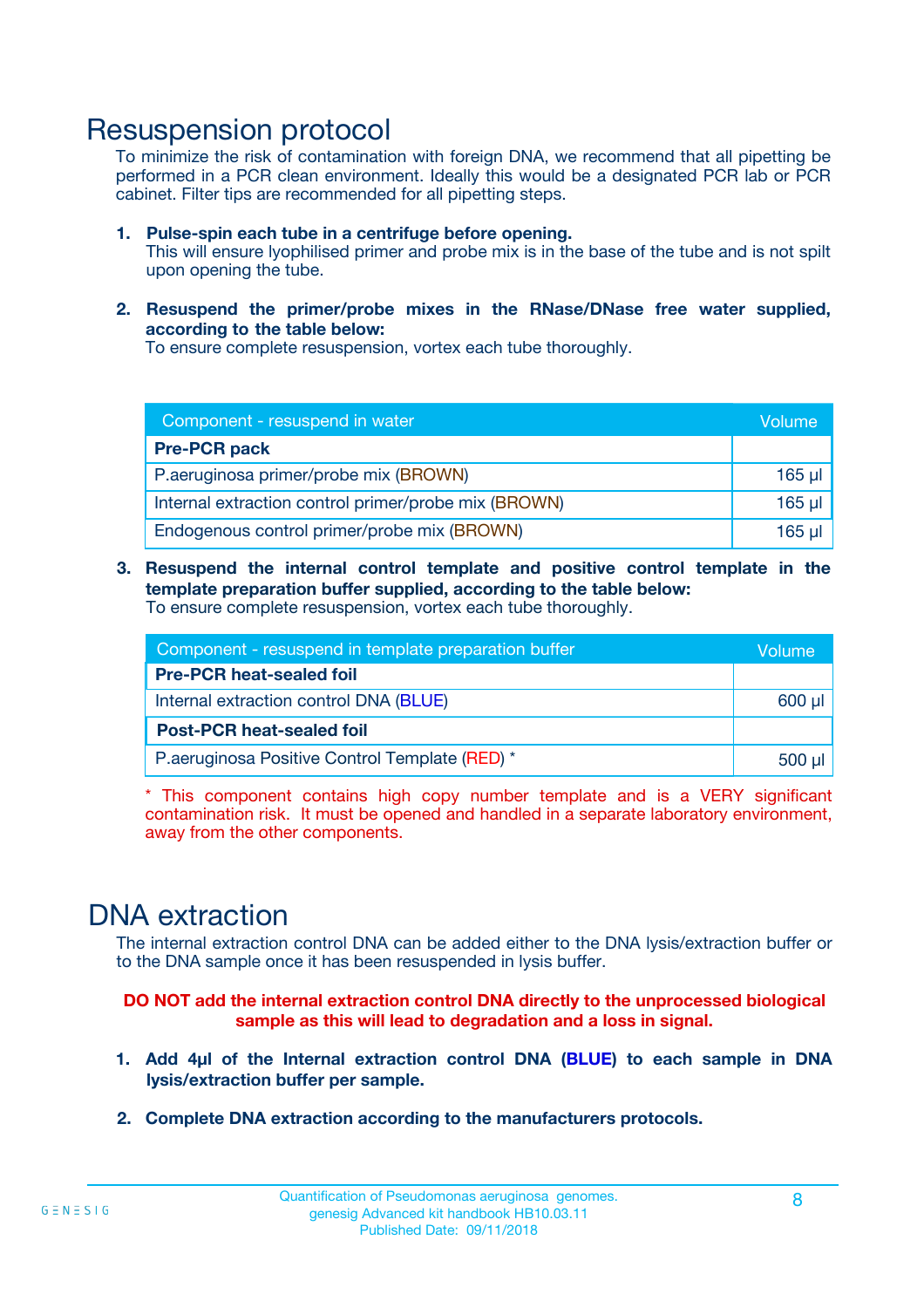## qPCR detection protocol

**1. For each DNA sample prepare a reaction mix according to the table below:** Include sufficient reactions for positive and negative controls.

| Component                                            | Volume   |
|------------------------------------------------------|----------|
| oasig or PrecisionPLUS 2X qPCR Master Mix            | $10 \mu$ |
| P.aeruginosa primer/probe mix (BROWN)                | 1 µI l   |
| Internal extraction control primer/probe mix (BROWN) | 1 µl     |
| <b>RNase/DNase free water (WHITE)</b>                | $3 \mu$  |
| <b>Final Volume</b>                                  | 15 µl    |

**2. For each DNA sample prepare an endogenous control reaction according to the table below (Optional):**

**This control reaction will provide useful information regarding the quality of the biological sample.**

| Component                                   | Volume   |
|---------------------------------------------|----------|
| oasig or PrecisionPLUS 2X qPCR Master Mix   | $10 \mu$ |
| Endogenous control primer/probe mix (BROWN) | 1 µI     |
| <b>RNase/DNase free water (WHITE)</b>       | $4 \mu$  |
| <b>Final Volume</b>                         | 15 µl    |

- **3. Pipette 15µl of each mix into individual wells according to your qPCR experimental plate set up.**
- **4. Prepare sample DNA templates for each of your samples.**
- **5. Pipette 5µl of DNA template into each well, according to your experimental plate set up.**

For negative control wells use 5µl of RNase/DNase free water. The final volume in each well is 20ul.

**6. If a standard curve is included for quantitative analysis, prepare a reaction mix according to the table below:**

| Component                                 | Volume          |
|-------------------------------------------|-----------------|
| oasig or PrecisionPLUS 2X qPCR Master Mix | 10 $\mu$        |
| P.aeruginosa primer/probe mix (BROWN)     | 1 µI I          |
| <b>RNase/DNase free water (WHITE)</b>     | 4 µl            |
| <b>Final Volume</b>                       | 15 <sub>µ</sub> |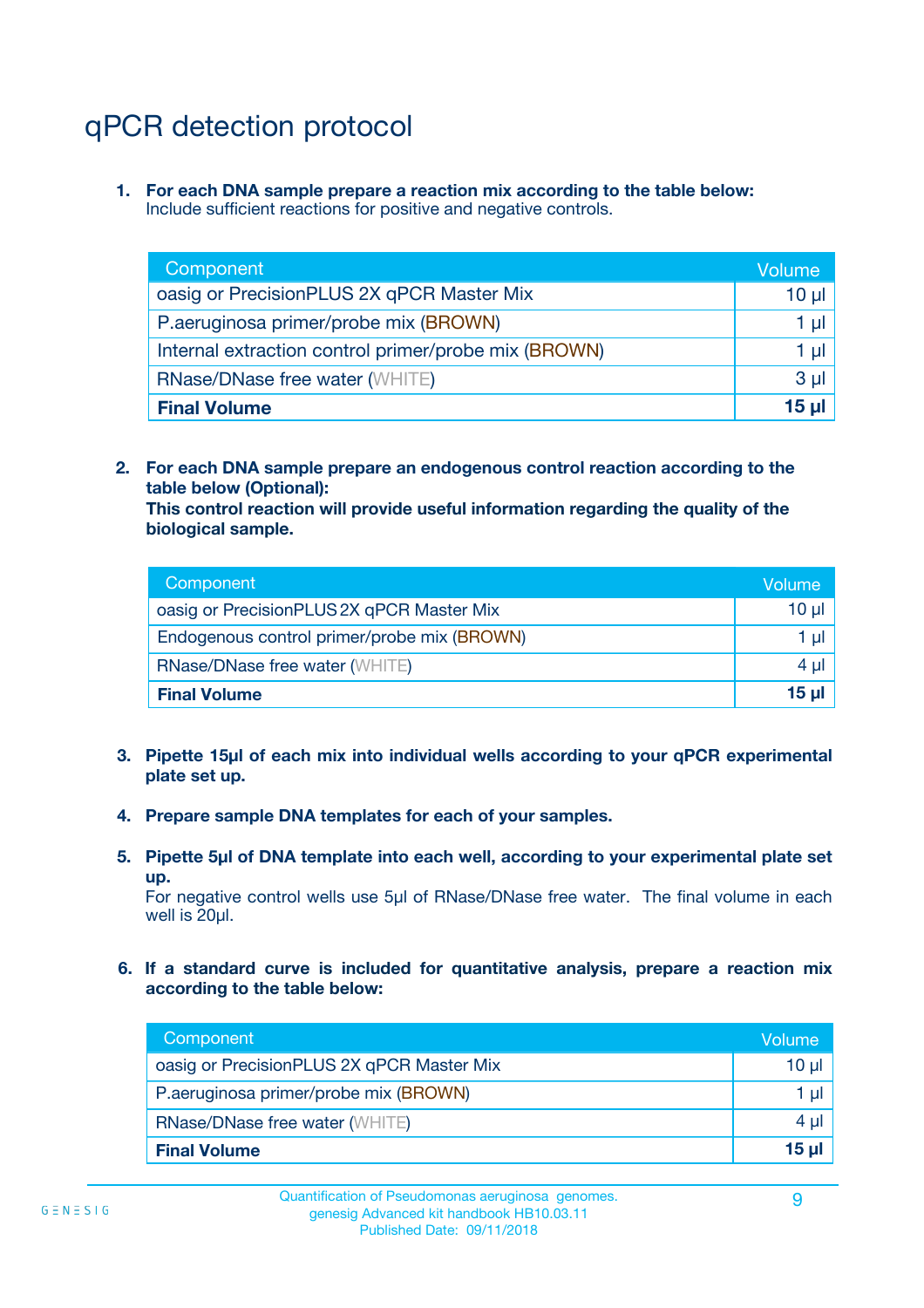#### **7. Preparation of standard curve dilution series.**

- 1) Pipette 90µl of template preparation buffer into 5 tubes and label 2-6
- 2) Pipette 10µl of Positive Control Template (RED) into tube 2
- 3) Vortex thoroughly
- 4) Change pipette tip and pipette 10µl from tube 2 into tube 3
- 5) Vortex thoroughly

Repeat steps 4 and 5 to complete the dilution series

| <b>Standard Curve</b>         | <b>Copy Number</b>     |
|-------------------------------|------------------------|
| Tube 1 Positive control (RED) | $2 \times 10^5$ per µl |
| Tube 2                        | $2 \times 10^4$ per µl |
| Tube 3                        | $2 \times 10^3$ per µl |
| Tube 4                        | $2 \times 10^2$ per µl |
| Tube 5                        | $20$ per $\mu$         |
| Tube 6                        | 2 per µl               |

**8. Pipette 5µl of standard template into each well for the standard curve according to your experimental plate set up.**

#### The final volume in each well is 20µl.

## qPCR amplification protocol

Amplification conditions using oasig or PrecisionPLUS 2X qPCR Master Mix.

|             | <b>Step</b>       | <b>Time</b>     | Temp    |
|-------------|-------------------|-----------------|---------|
|             | Enzyme activation | 2 min           | 95 °C   |
| Cycling x50 | Denaturation      | 10 <sub>s</sub> | 95 $°C$ |
|             | DATA COLLECTION * | 60 s            | 60 °C   |

\* Fluorogenic data should be collected during this step through the FAM and VIC channels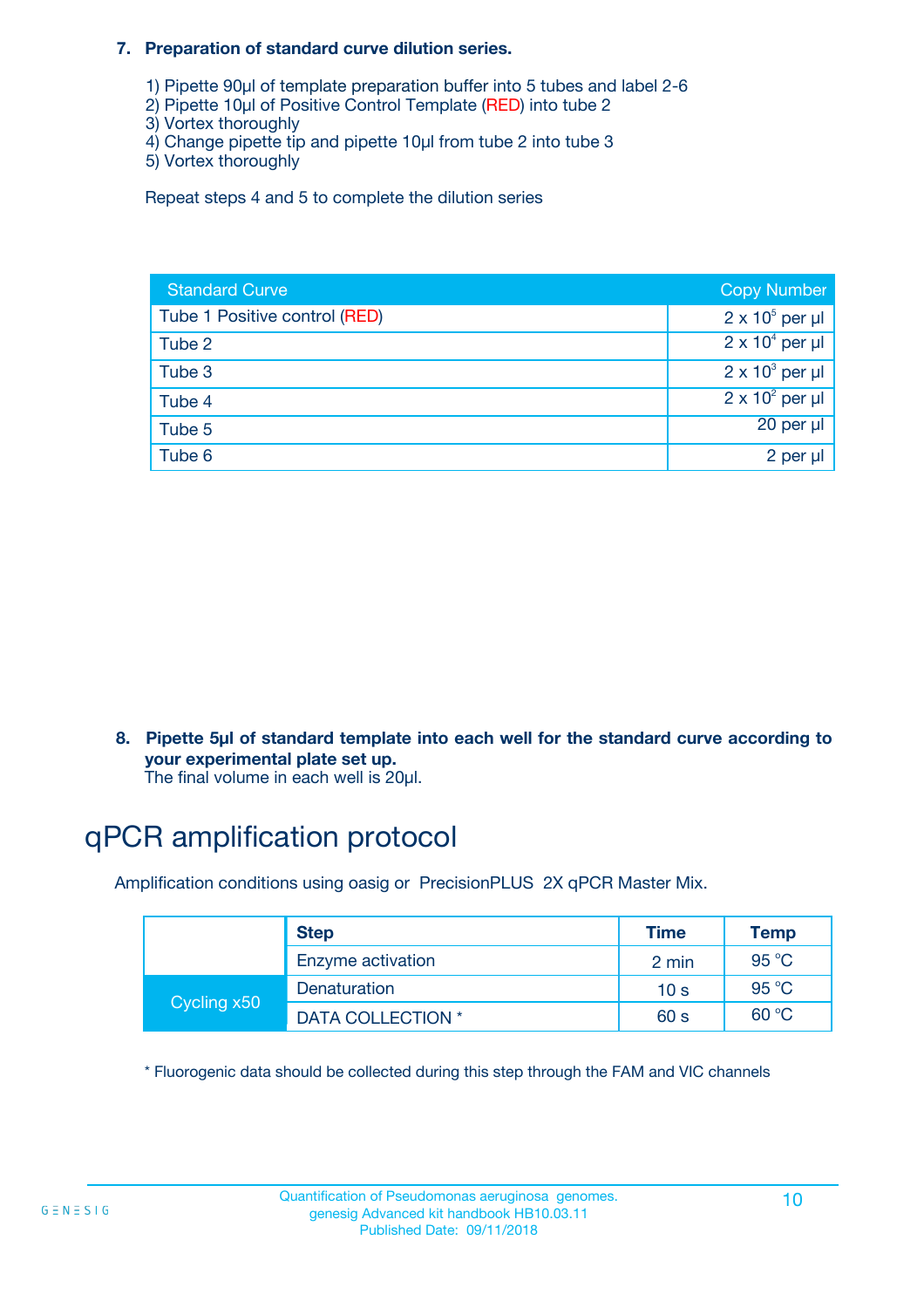## Interpretation of results

| <b>Target</b><br>(FAM) | <b>Internal</b><br>control<br>(NIC) | <b>Positive</b><br>control | <b>Negative</b><br>control | Interpretation                                                                                                  |
|------------------------|-------------------------------------|----------------------------|----------------------------|-----------------------------------------------------------------------------------------------------------------|
| $\leq 30$              | $+ 1 -$                             | ÷                          |                            | <b>POSITIVE QUANTITATIVE RESULT</b><br>calculate copy number                                                    |
| > 30                   | ٠                                   | ÷                          |                            | <b>POSITIVE QUANTITATIVE RESULT</b><br>calculate copy number                                                    |
| > 30                   |                                     | ÷                          |                            | <b>POSITIVE QUALITATIVE RESULT</b><br>do not report copy number as this<br>may be due to poor sample extraction |
|                        | ÷                                   | ÷                          |                            | <b>NEGATIVE RESULT</b>                                                                                          |
| $+ 1 -$                | $+ 1 -$                             | ÷                          | $\leq$ 35                  | <b>EXPERIMENT FAILED</b><br>due to test contamination                                                           |
| $+$ / -                | $+ 1 -$                             | ÷                          | > 35                       | $\star$                                                                                                         |
|                        |                                     | ÷                          |                            | <b>SAMPLE PREPARATION FAILED</b>                                                                                |
|                        |                                     |                            | $+$ /                      | <b>EXPERIMENT FAILED</b>                                                                                        |

Positive control template (**RED**) is expected to amplify between Cq 16 and 23. Failure to satisfy this quality control criterion is a strong indication that the experiment has been compromised.

\*Where the test sample is positive and the negative control is positive with a  $Ca > 35$ , the sample must be reinterpreted based on the relative signal strength of the two results:



If the sample amplifies  $> 5$  Cq earlier than the negative control then the sample should be reinterpreted (via the table above) with the negative control verified as negative.



If the sample amplifies  $< 5$  Cq earlier than the negative control then the positive sample result is invalidated and<br>the result should be determined  $the$  result should be inconclusive due to test contamination. The test for this sample should be repeated.